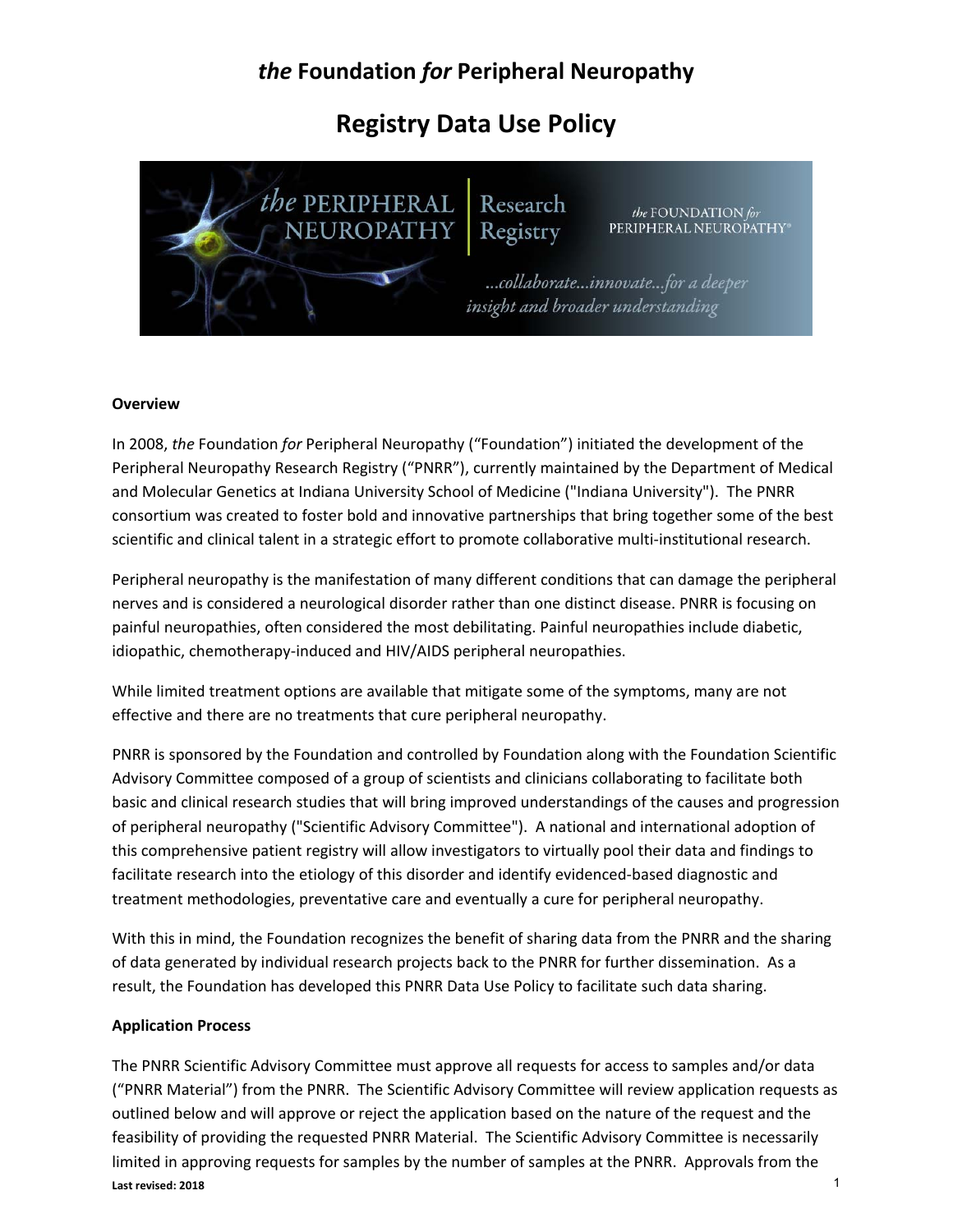Scientific Advisory Committee must be obtained prior to allowing any access to the PNRR information for use as requested and approvals will be based upon considerations of scientific quality and validity as reflected in the application and will be granted only for research projects related to painful peripheral neuropathies. All approvals must be documented by the Scientific Advisory Committee. In the event the application for PNRR Material is rejected, FPN will communicate the reason for the rejection to the applicant.

The application form requests the following information:

- ‐ Organization Name
- ‐ Tax Status
- ‐ Study Title
- ‐ Principal Investigator Information, including Degree and Title
- ‐ Shipping Address
- ‐ Billing Address
- ‐ Research Study Information, including Persons Working on the Research Study, Specific Research Questions and Hypotheses to be Tested
- ‐ Description of Samples or Data Requested and Justification for Number of Samples Requested (if requesting samples)
- ‐ Details of Study Logistics
- ‐ Description of Anticipated Benefit of Research Study
- ‐ Status of IRB Approval
- ‐ Data Use Plan

### **Data Use and Material Transfer Agreements**

As part of the application process, the applicant will receive with the Application the Data Use Agreement and Material Transfer Agreement. The applicant will complete the Application, execute the Data Use Agreement, and send both documents to the Foundation. The Data Use Agreement commits the applicant to use the PNRR Material only for the stated purposes and not to disclose the PNRR Material to third parties. Upon approval of any request by the Scientific Advisory Committee, FPN will notify the applicant of the approval. Upon approval of the application and executed Data Use Agreement, the Foundation will notify Indiana University, at which time the applicant, will enter into the Material Transfer Agreement with Indiana University to request release of PNRR Materials. Indiana University will confirm the approval of the request with FPN before releasing any PNRR materials.

### **Patient Policies**

Patients will not be informed of the results of Research Projects involving information contained in the PNRR.

PNRR participants are free to withdraw from the PNRR at any time, and explicit directions about how to do that are outlined in the required PNRR informed consent form. If the participant withdraws, any PNRR Material related to that participant will be deleted from the PNRR and destroyed such that it will no longer be accessible. PNRR material related to the withdrawn participant that has already been released will not be recalled or destroyed.

Approved applicants that receive data or material must submit a brief progress report every six months and the Scientific Advisory Committee on a yearly basis will review access to the data and material.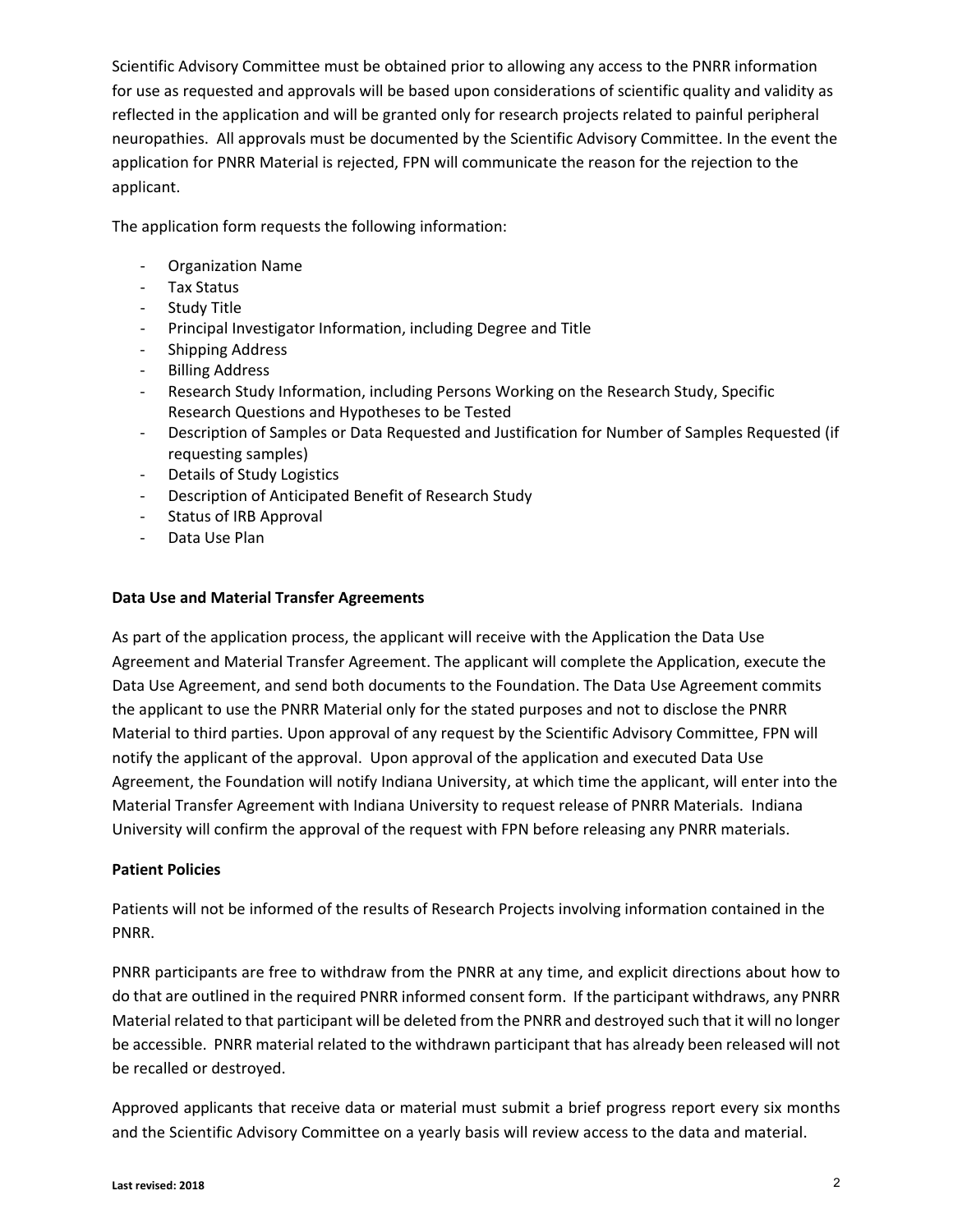### **De‐identification of Data**

Protecting the privacy of patient information is an important obligation of the PNRR. All PNRR Material has been de-identified to help ensure patient privacy is safeguarded as required by the Health Insurance Portability and Accountability Act and its applicable regulations.

### **Publication and Manuscript Policy**

PNRR Material recipients must require its physicians, scientists, investigators, staff, and affiliates to acknowledge the Foundation in all published or unpublished articles, papers, and other scholarly publications written by any one or more of said persons that cite or reference the PNRR or make use of any PNRR data or material. Such acknowledgment should include the following statement: "The [insert name of research project] "Biospecimens and/or data used in the analyses presented in this article were obtained from the Peripheral Neuropathy Research Registry supported by the Foundation for Peripheral Neuropathy. As such, the investigators within PNRR contributed to the design and implementation of PNRR and/or provided data and collected biospecimens but did not participate in the analysis or writing of this report. PNRR consortium partners include (complete listing at FPN website,

[https://www.foundationforpn.org/peripheralneuropathyresearch/pnnr/consortium](https://www.foundationforpn.org/peripheralneuropathyresearch/pnnr/consortium-partners/)‐partners/)."

The Foundation must receive an advance copy of all articles and manuscripts relating to the Research Projects making use of PNRR data or material. The Foundation will not review articles or manuscripts for scientific quality, but will review for compliance with these policies and/or the Data Use Agreement. If the article or manuscript does not comply with these policies and/or the Data Use Agreement, the Foundation may request edits to ensure compliance and such changes and edits will be made as reasonably requested by the Foundation.

### **Data Use Agreement**

One of the items required as part of the application to receive PNRR Material, is a use plan to share the de-identified data derived from genotyping, mutation analysis, single nucleotide polymorphisms (SNPs) and other research and analysis developed using the PNRR Material back to Indiana University for purposes of maintenance as part of the PNRR databases. It is the Foundation's policy to encourage such sharing to occur in a timely manner. However, the Foundation understands the need for an organization to protect patentable and other proprietary data that may be generated as a result of the Research Project. As a result, such data, research and analysis should be shared back to the PNRR no later than immediately upon acceptance of the main findings from the final data set for publication or public disclosure of a submitted patent application, and/or as otherwise agreed upon with the Scientific Advisory Committee at the time the Research Project is approved.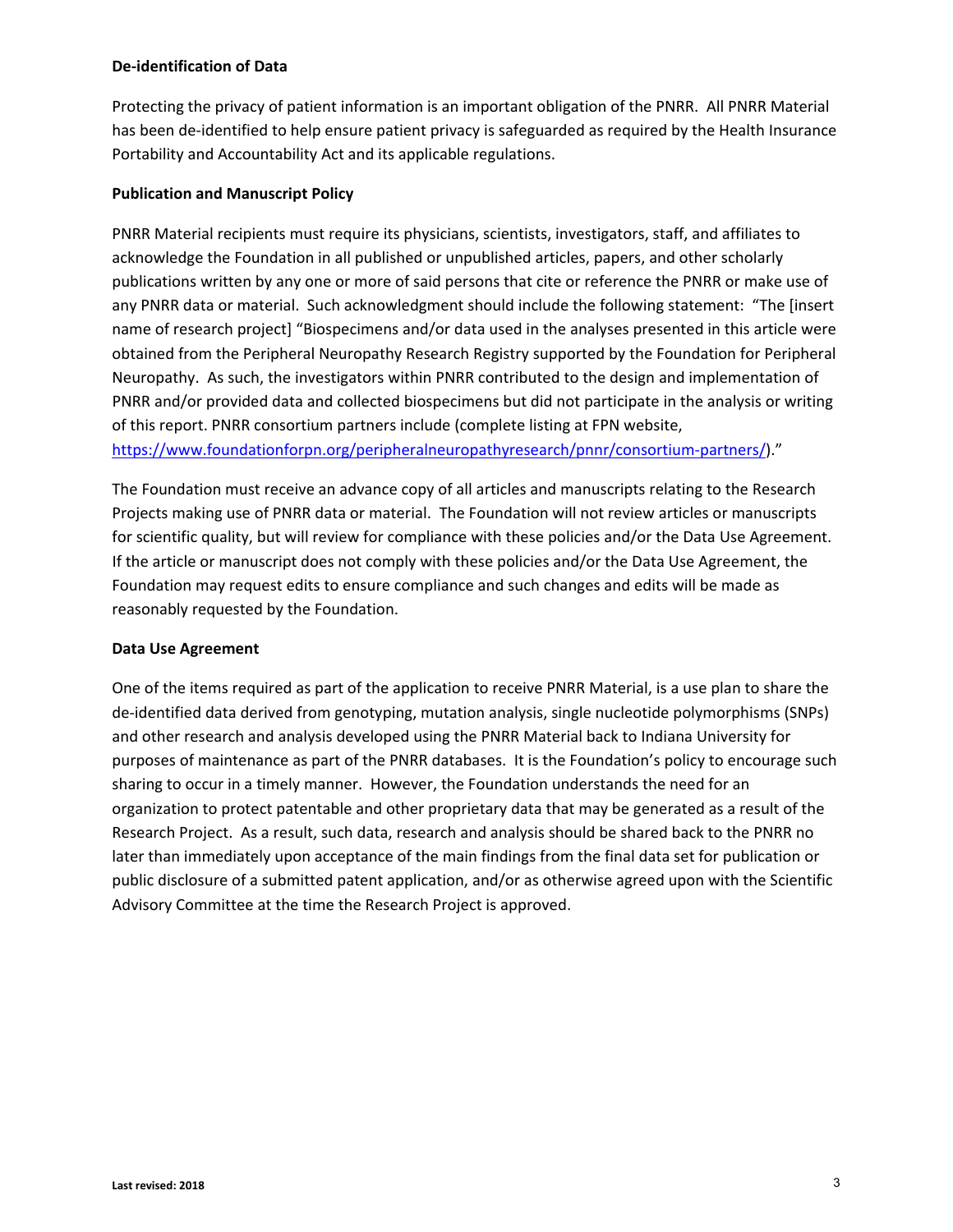

- **1.0 Purpose:** The purpose of this Standard Operating Procedure (SOP) is to establish the protocol under which requests for distribution of samples and data collected from the Peripheral Neuropathy Research Registry (PNRR) will be solicited, reviewed and processed.
- **2.0 Responsibilities:** The review of researcher requests for samples from the PNRR will be received by the Foundation for Peripheral Neuropathy's Executive Director and reviewed by the Foundation's Scientific Advisory Board (SAB). The PNRR staff will ask the Indiana University PNRR Committee to review the request as well and provide comment on the suitability of the request.

# **3.0 Referenced Documents**

- Application
- Data Use Policy
- Data Use Agreement
- Material Transfer Agreement for Transfer of Materials from Indiana University PNRR
- Data Dictionary
- Sample & Data Pricing Policy

# **4.0 Protocols**

# **4.1 Available Samples**

Biological sample requests are all reviewed by the Foundation's SAB and then secondarily reviewed for availability by the IU-PNRR Committee.

# **4.2 Researcher request for PNRR data & samples**

Researchers will be asked to submit to complete the "Application for Data & Samples, and Data Use Agreement." Application includes:

- An NIH biosketch or CV
- A description of the specific aims/research question/hypotheses
- Background/significance/rationale about why the specific aims are of interest and significance